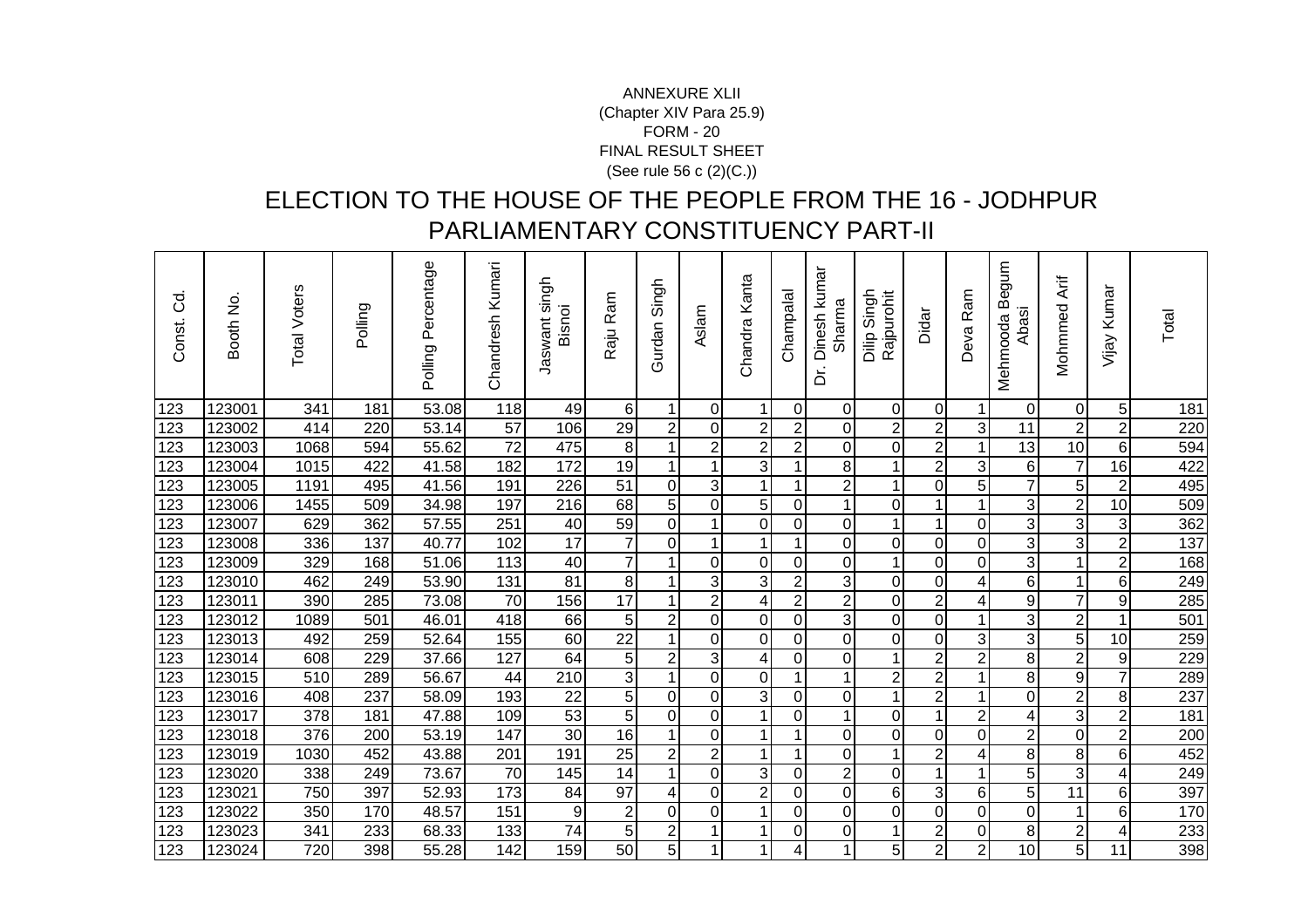| 123              | 123025 | 391              | 280              | 71.61 | 164             | 93              | 9               | $\overline{2}$ | $\Omega$       | 0              |                | 0               | 0               | 0              | 0              | 1               | 5              | 5               | 280              |
|------------------|--------|------------------|------------------|-------|-----------------|-----------------|-----------------|----------------|----------------|----------------|----------------|-----------------|-----------------|----------------|----------------|-----------------|----------------|-----------------|------------------|
| 123              | 123026 | 1088             | 444              | 40.81 | 208             | 166             | 20              | 3              | 3              | 5              |                | $\Omega$        | $\overline{0}$  | 0              | 3              | 12              | $\overline{7}$ | 16              | 444              |
| 123              | 123027 | 573              | 364              | 63.53 | 172             | 153             | 11              | $\mathbf 0$    | $\overline{0}$ | 3              | $\overline{2}$ | $\overline{2}$  | 5               | 1              | $\overline{2}$ | 4               | $\overline{2}$ | $\overline{7}$  | 364              |
| 123              | 123028 | 1139             | 539              | 47.32 | 263             | 136             | 65              | 3              | 3              | 4              | 3              | 3               | 3               | 5              | 8              | $\overline{18}$ | 6              | $\overline{19}$ | 539              |
| 123              | 123029 | 334              | 207              | 61.98 | 167             | 18              | 6               | $\overline{0}$ | 0              | $\mathbf 1$    | 0              | 0               | $\mathbf 0$     | 0              | $\overline{0}$ | 4               | 1              | $\overline{10}$ | 207              |
| $\overline{123}$ | 123030 | 361              | 189              | 52.35 | 116             | $\overline{28}$ | $\overline{34}$ | 3              | 1              | 1              | 1              | 0               | 3               | 1              | 1              | 0               | 0              | $\Omega$        | 189              |
| 123              | 123031 | 1269             | $\overline{757}$ | 59.65 | 414             | $\sqrt{276}$    | $\overline{10}$ | 3              | 3              | 5              | 1              |                 | 1               | $\mathbf 0$    | 4              | 5               | 12             | $\overline{22}$ | 757              |
| 123              | 123032 | 1171             | 698              | 59.61 | 632             | $\overline{34}$ | $\overline{27}$ | 1              | 0              | $\mathbf{1}$   | 0              | 0               | 1               | 0              | 0              | 0               | 0              | $\overline{2}$  | 698              |
| 123              | 123033 | 417              | 282              | 67.63 | 209             | 57              | 10              | 1              | $\Omega$       | $\overline{2}$ | $\Omega$       | 1               | $\mathbf 0$     | $\Omega$       | $\mathbf 0$    | 1               | $\Omega$       | 1               | 282              |
| 123              | 123034 | 688              | 389              | 56.54 | 181             | $\overline{26}$ | 119             | 3              | 1              | $\overline{2}$ | 3              | $\overline{2}$  | $\overline{22}$ | 4              | 3              | $\overline{2}$  | 3              | $\overline{18}$ | 389              |
| 123              | 123035 | 1282             | 573              | 44.70 | 477             | 61              | 9               | 1              | $\Omega$       | 3              | 0              | 1               | 1               | 3              | 0              | $\overline{2}$  | 4              | 11              | 573              |
| 123              | 123036 | 315              | 191              | 60.63 | 174             | 6               | 3               | $\mathbf 0$    | 0              | 0              | 0              | 0               | $\mathbf{1}$    | 0              | 0              | 0               | $\overline{2}$ | 5               | 191              |
| 123              | 123037 | 461              | 249              | 54.01 | 169             | 55              | 9               | 1              | 1              | $\mathbf{1}$   | 0              | 1               | 1               | 0              | 0              | 4               | 1              | 6               | 249              |
| 123              | 123038 | 844              | 433              | 51.30 | 250             | 126             | 9               | 1              | 1              | $\Omega$       | 3              | 27              | $\overline{2}$  | $\overline{2}$ | $\overline{0}$ | 1               | 2              | 9               | 433              |
| 123              | 123039 | 986              | 512              | 51.93 | 422             | 64              | $\overline{7}$  | 1              | 0              | 0              | 0              | 6               | 0               | 0              | $\mathbf 1$    | 0               | 3              | 8               | $\overline{512}$ |
| 123              | 123040 | 531              | 304              | 57.25 | 247             | $\overline{20}$ | 1               | 0              |                | 0              | 1              | $\overline{28}$ | $\overline{0}$  | $\overline{0}$ | 1              | $\overline{0}$  | 1              | 4               | 304              |
| 123              | 123041 | 693              | 328              | 47.33 | 239             | 40              | 18              | 6              | $\mathbf 0$    | $\mathbf{1}$   | 3              | 3               | 1               | 1              | $\overline{2}$ | $\overline{c}$  | 4              | 8               | 328              |
| 123              | 123042 | 365              | 236              | 64.66 | 146             | 73              | 3               | 1              | 1              | $\Omega$       | 0              | 0               | $\Omega$        | $\mathbf 0$    | 0              | $\overline{c}$  | 3              | $\overline{7}$  | 236              |
| 123              | 123043 | 313              | 178              | 56.87 | 80              | 78              | 3               | 1              | $\Omega$       | 1              | 0              | 0               | 0               | 0              | $\overline{2}$ | 4               | $\overline{2}$ | $\overline{7}$  | 178              |
| 123              | 123044 | 1473             | 902              | 61.24 | 742             | 55              | 64              | 1              | $\overline{2}$ | $\overline{2}$ | $\overline{2}$ | 14              | 0               | 1              | 4              | 1               | $\overline{2}$ | $\overline{12}$ | 902              |
| 123              | 123045 | 1147             | 657              | 57.28 | 392             | 215             | 18              | 1              | 1              | $\Omega$       | $\overline{2}$ | 1               | 1               | 0              | $\overline{2}$ | 9               | $\overline{2}$ | 13              | 657              |
| 123              | 123046 | 807              | 520              | 64.44 | 353             | 112             | 24              | $\overline{2}$ | $\Omega$       | $\Omega$       |                | 0               | 1               | 0              | $\Omega$       | $\overline{7}$  | 3              | 17              | 520              |
| 123              | 123047 | 947              | 296              | 31.26 | 176             | 60              | 18              | $\overline{2}$ |                | 5              |                | $\overline{2}$  | 1               | 1              | $\overline{2}$ | $\overline{2}$  | 4              | 21              | 296              |
| 123              | 123048 | 988              | 310              | 31.38 | 185             | $\overline{58}$ | $\overline{25}$ | $\overline{3}$ | 3              | 6              |                | 0               | 3               | 1              | $\overline{5}$ | 3               | 6              | $\overline{11}$ | $\overline{310}$ |
| 123              | 123049 | 921              | 385              | 41.80 | 183             | 156             | 6               | 3              | $\overline{2}$ | 3              |                | 1               | $\overline{2}$  | 1              | 3              | 5               | 4              | $\overline{15}$ | 385              |
| 123              | 123050 | 1332             | 457              | 34.31 | 213             | 203             | 5               | $\overline{2}$ | $\Omega$       | $\mathbf{1}$   | 0              | 0               | $\overline{2}$  | $\overline{2}$ | $\overline{2}$ | 9               | 8              | 10              | 457              |
| 123              | 123051 | 1204             | 536              | 44.52 | 402             | 65              | 51              | 3              | 1              | $\overline{2}$ | 0              | 1               | 0               | 0              | $\mathbf{1}$   | $\overline{2}$  | $\mathbf 0$    | 8               | 536              |
| 123              | 123052 | 592              | 320              | 54.05 | 232             | 26              | 46              | $\overline{2}$ | 1              | 1              | 0              | 0               | 1               | 0              | 0              | 0               | $\overline{c}$ | 9               | 320              |
| 123              | 123053 | 450              | 249              | 55.33 | 135             | 85              | 14              | 3              | $\Omega$       | $\Omega$       | $\overline{2}$ | 0               | 1               | 0              | 0              | 4               | $\overline{c}$ | 3               | 249              |
| 123              | 123054 | $\overline{377}$ | 187              | 49.60 | 67              | 86              | 9               | $\mathbf 0$    | $\Omega$       | $\overline{2}$ | 0              | $\overline{2}$  | 1               | $\overline{2}$ | 5              | 5               | 3              | 5               | 187              |
| 123              | 123055 | 303              | 179              | 59.08 | $\overline{11}$ | 154             | $\overline{2}$  | $\mathbf 0$    | 0              | $\overline{2}$ | 1              | 1               | $\mathbf 0$     | 1              | 1              | 3               | 1              | $\overline{2}$  | 179              |
| 123              | 123056 | 1219             | 569              | 46.68 | 233             | 292             | 16              | $\overline{c}$ | $\overline{2}$ | $\overline{2}$ | 0              | 0               | $\overline{0}$  | $\overline{c}$ | $\overline{c}$ | $\overline{5}$  | 4              | 9               | 569              |
| 123              | 123057 | 435              | 254              | 58.39 | 3               | 233             | 7               | 1              | $\mathbf 0$    | 1              |                | 0               | 1               | $\mathbf 0$    | 1              | 3               | 1              | $\overline{2}$  | 254              |
| 123              | 123058 | 1207             | 478              | 39.60 | 298             | 106             | 31              | 3              | $\overline{2}$ | 3              | 1              | $\overline{2}$  | $\overline{2}$  | $\overline{2}$ | 3              | 5               | 5              | 15              | 478              |
| 123              | 123059 | 343              | 194              | 56.56 | 157             | $\overline{21}$ | $\overline{2}$  | 1              | 0              | $\overline{2}$ | 0              | 1               | $\overline{2}$  | 0              | $\overline{2}$ | $\overline{2}$  | 1              | 3               | 194              |
| 123              | 123060 | 999              | 436              | 43.64 | 104             | 269             | 17              | 3              | $\Omega$       |                | 0              | 0               | 0               | $\overline{2}$ | $\overline{2}$ | 9               | 16             | 13              | 436              |
| 123              | 123061 | 528              | 315              | 59.66 | 220             | 66              | $\overline{13}$ | 4              |                | 1              |                | 0               | $\Omega$        | $\Omega$       | 0              | 0               | 3              | 6               | 315              |
| 123              | 123062 | 415              | 239              | 57.59 | 168             | $\overline{57}$ | 1               | 1              |                | 0              | 0              | 0               | 1               | 1              | 0              | 1               | 1              | $\overline{7}$  | 239              |
| 123              | 123063 | 637              | 364              | 57.14 | 264             | 78              | 5               | 0              | 0              |                | 0              | 2               | 0               | 1              | 1              | $\overline{c}$  | 3              | 7               | 364              |
| 123              | 123064 | 464              | 230              | 49.57 | 160             | 43              | 4               |                | $\Omega$       |                | $\Omega$       | 0               | 0               | 0              | 1              | 6               | $\overline{2}$ | $\overline{12}$ | 230              |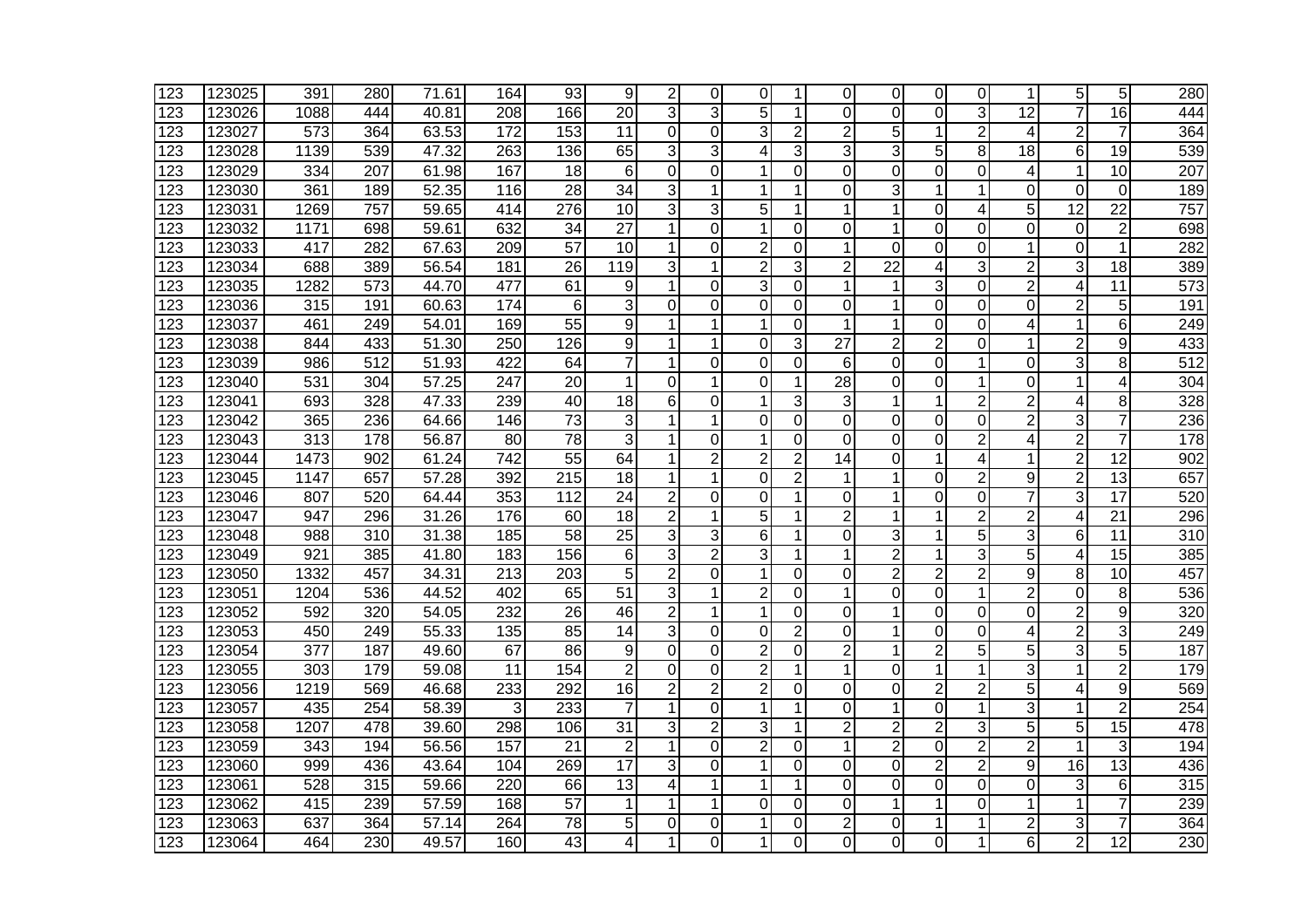| 123              | 123065 | 505              | 282              | 55.84              | 184              | 68               | 2               | 0              |                | 0              | 0              | 0        | 0              | 1              | 3              | 5                       | $\overline{7}$  | 11              | 282              |
|------------------|--------|------------------|------------------|--------------------|------------------|------------------|-----------------|----------------|----------------|----------------|----------------|----------|----------------|----------------|----------------|-------------------------|-----------------|-----------------|------------------|
| 123              | 123066 | 992              | 410              | 41.33              | 237              | 145              | 3               | $\Omega$       | $\Omega$       | 0              | 0              | 0        | 1              | $\overline{2}$ | 1              | $\overline{7}$          | 3               | $\overline{11}$ | 410              |
| 123              | 123067 | 723              | 332              | 45.92              | 152              | 155              | 4               | 1              | $\Omega$       | $\mathbf 1$    | 0              | 1        | 4              | $\Omega$       | $\Omega$       | 1                       | 6               | $\overline{7}$  | 332              |
| 123              | 123068 | 485              | 283              | 58.35              | 264              |                  | 3               | 1              | $\Omega$       | $\Omega$       | 1              | 0        | $\Omega$       | 1              | 1              | 0                       | 0               | 5               | 283              |
| 123              | 123069 | 547              | 440              | 80.44              | 15               | 406              | 6               | 1              | $\Omega$       | $\Omega$       | 0              | 0        | 0              | 0              | $\Omega$       | 4                       | 4               | $\overline{4}$  | 440              |
| 123              | 123070 | 1133             | 720              | 63.55              | 378              | 303              | 11              | 2              | 1              | 0              |                | 0        | 0              | 0              | 1              | 4                       | 7               | 12              | 720              |
| 123              | 123071 | 826              | 411              | 49.76              | $\overline{276}$ | 93               | 5               | 2              |                | $\Omega$       | 0              | 0        | 0              | 2              | 3              | $\overline{10}$         | 6               | 13              | 411              |
| 123              | 123072 | 610              | $\overline{225}$ | 36.89              | 167              | 47               | 1               | 0              | $\Omega$       | 0              | 0              | 0        | $\mathbf 1$    | $\overline{0}$ | $\mathbf{1}$   | $\mathbf 0$             | 1               | $\overline{7}$  | 225              |
| 123              | 123073 | 1468             | 696              | $\overline{47.41}$ | 460              | $\overline{200}$ | $\overline{2}$  | 1              | $\Omega$       | $\overline{2}$ | 0              | 2        | $\overline{0}$ | 1              | 7              | 8                       | $\overline{2}$  | $\overline{11}$ | 696              |
| 123              | 123074 | 839              | 560              | 66.75              | 471              | $\overline{73}$  | 11              | 1              | $\Omega$       | $\Omega$       | 0              | 0        | $\overline{0}$ | $\mathbf 0$    | 0              | 0                       | $\Omega$        | 4               | 560              |
| 123              | 123075 | 701              | 281              | 40.09              | 150              | 74               | 19              | 1              | 3              | 1              | 1              | 1        | 3              | $\overline{2}$ | $\mathbf{1}$   | $\overline{7}$          | $\overline{2}$  | 16              | 281              |
| 123              | 123076 | 1197             | 390              | 32.58              | 258              | 96               | 9               | 1              | 0              | 0              | $\Omega$       | 0        | $\Omega$       | 1              | $\mathbf{1}$   | 4                       | 5               | 15              | 390              |
| 123              | 123077 | 468              | 325              | 69.44              | 13               | 302              | 6               | 0              | 1              | 0              | 0              | 0        | 0              | 0              | 0              | 0                       | 3               | $\Omega$        | 325              |
| 123              | 123078 | 891              | 729              | 81.82              | 64               | 618              | 7               | 0              |                | 1              |                |          | $\overline{c}$ | 0              | 3              | 11                      | 6               | 14              | 729              |
| 123              | 123079 | 871              | 503              | 57.75              | 240              | 224              | 13              | 0              | $\Omega$       | 1              | 0              | 0        | $\mathbf{1}$   | $\Omega$       | 1              | 8                       | 6               | 9               | 503              |
| 123              | 123080 | 919              | 685              | 74.54              | 24               | 641              | 10              | $\mathbf 0$    | $\Omega$       | 0              | 0              | $\Omega$ | $\mathbf 0$    | $\Omega$       | $\Omega$       | $\overline{7}$          | 3               | $\Omega$        | 685              |
| 123              | 123081 | 521              | 254              | 48.75              | 34               | 213              | 1               | 1              | $\mathbf 0$    | $\mathbf 0$    |                | 0        | $\mathbf 0$    | $\mathbf 0$    | $\overline{0}$ | 1                       | 1               | $\overline{2}$  | 254              |
| 123              | 123082 | 385              | 313              | 81.30              | 6                | 303              | $\overline{2}$  | $\Omega$       | $\overline{2}$ | $\Omega$       | 0              | 0        | $\Omega$       | 0              | 0              | $\mathbf 0$             | 0               | $\Omega$        | 313              |
| 123              | 123083 | 1357             | 537              | 39.57              | 249              | 228              | 14              | 0              | 1              | 1              | $\overline{2}$ | 3        | 3              | 0              | 6              | 5                       | 9               | 16              | 537              |
| 123              | 123084 | 586              | 369              | 62.97              | 277              | 71               | 3               | 0              | $\Omega$       | 1              | 0              | 1        | 3              | 0              | 0              | $\overline{\mathbf{c}}$ | 3               | 8               | 369              |
| 123              | 123085 | 1334             | 504              | 37.78              | 261              | 199              | 5               | 1              | 1              | 3              |                |          | $\mathbf 0$    | $\overline{2}$ | $\overline{2}$ | 8                       | 4               | 16              | 504              |
| 123              | 123086 | 456              | 336              | 73.68              | 33               | 298              | 3               | $\Omega$       | 0              | $\mathbf 1$    | 0              | 0        | $\overline{0}$ | 0              | $\Omega$       | 0                       | 0               | 1               | 336              |
| 123              | 123087 | 582              | 434              | 74.57              | 381              | $\overline{42}$  | $\overline{0}$  | $\overline{0}$ | 0              | 0              | $\overline{2}$ | 0        | $\overline{0}$ | O              | $\overline{0}$ | 3                       | $\overline{2}$  | $\overline{4}$  | 434              |
| 123              | 123088 | 836              | 641              | 76.67              | 65               | 566              | 5               | $\mathbf 1$    | 0              | 0              | 1              | $\Omega$ | $\overline{0}$ | 0              | $\overline{0}$ | $\mathbf{1}$            | $\mathbf{1}$    | 1               | 641              |
| 123              | 123089 | 1452             | 871              | 59.99              | 135              | 667              | 28              | 5              |                | 3              |                | 0        | $\Omega$       | $\mathbf 0$    | $\overline{5}$ | $\overline{11}$         | 3               | $\overline{12}$ | 871              |
| 123              | 123090 | 1134             | 584              | 51.50              | 253              | 290              | 5               | $\overline{2}$ | 1              | $\Omega$       | 1              | 0        | 1              | $\overline{2}$ | 1              | 5                       | $\overline{13}$ | 10              | 584              |
| 123              | 123091 | 1038             | 404              | 38.92              | 316              | 56               | 11              | 1              | $\Omega$       | 3              | 0              | 0        | 0              | 0              | $\overline{2}$ | 3                       | 1               | 11              | 404              |
| 123              | 123092 | 893              | 305              | 34.15              | 176              | 108              | 10              | 1              | $\Omega$       | $\Omega$       | 1              | 0        | 0              | 1              | 0              | $\overline{c}$          | 1               | 5               | 305              |
| 123              | 123093 | 952              | 361              | 37.92              | 209              | 116              | 13              | $\overline{2}$ | 0              | $\Omega$       | 1              | 12       | 0              | 0              | 1              | 1                       | 2               | 4               | 361              |
| 123              | 123094 | 822              | 207              | 25.18              | 102              | $\overline{70}$  | 14              | 1              | $\Omega$       | $\overline{2}$ | 0              | 1        | 1              | 1              | $\overline{2}$ | $\overline{2}$          | 4               | $\overline{7}$  | 207              |
| 123              | 123095 | 759              | 538              | 70.88              | 60               | 436              | 19              | $\mathbf 0$    | 0              | 0              | 0              | 1        | $\mathbf 0$    | 1              | $\overline{2}$ | 12                      | $\overline{c}$  | 5               | 538              |
| 123              | 123096 | 574              | 257              | 44.77              | 60               | 179              | 6               | 0              | $\mathbf 0$    | $\overline{0}$ | 1              | 0        | $\overline{0}$ | 0              | 0              | 0                       | 3               | 8               | 257              |
| 123              | 123097 | 1434             | 17               | 1.19               | 5                | 10               | $\overline{2}$  | $\Omega$       | $\Omega$       | $\Omega$       | 0              | 0        | $\Omega$       | $\mathbf 0$    | $\Omega$       | $\overline{0}$          | 0               | $\Omega$        | 17               |
| 123              | 123098 | 430              | 126              | 29.30              | 26               | 68               | $\overline{27}$ | 1              | $\Omega$       | $\Omega$       | 0              | 0        | $\overline{2}$ | 0              | 0              | 1                       | 0               | 1               | 126              |
| 123              | 123099 | $\overline{928}$ | $\overline{13}$  | 1.40               |                  |                  | 5               | 0              | 0              | $\Omega$       | $\Omega$       | 0        | $\overline{0}$ | 0              | $\Omega$       | Ō                       | 0               | $\Omega$        | $\overline{13}$  |
| $\overline{123}$ | 123100 | 1516             | 594              | 39.18              | 278              | 251              | $\overline{21}$ | 4              | 0              |                | 0              |          | 5              | $\overline{2}$ | 3              | $\overline{8}$          | 5               | 9               | 594              |
| 123              | 123101 | 499              | 301              | 60.32              | $\overline{248}$ | 35               | 6               | $\Omega$       |                |                | 0              | 0        | 0              | 0              | 0              | $\overline{0}$          | 2               | 8               | 301              |
| 123              | 123102 | 641              | 262              | 40.87              | 234              | 23               | 3               | $\Omega$       | $\Omega$       | 1              | 0              | 0        | $\overline{0}$ | $\overline{O}$ | $\Omega$       | $\overline{0}$          | 0               | 1               | 262              |
| 123              | 123103 | 1215             | 345              | 28.40              | 206              | 70               | $\overline{31}$ | 3              | 3              | $\overline{c}$ | 3              |          | $\overline{c}$ | 1              | 1              | 4                       | 5               | $\overline{13}$ | $\overline{345}$ |
| 123              | 123104 | 1014             | 491              | 48.42              | 303              | 94               | 62              | 3              | 1              | $\overline{2}$ | 0              |          | 0              | 0              | $\overline{2}$ | 5                       | 8               | $\overline{10}$ | 491              |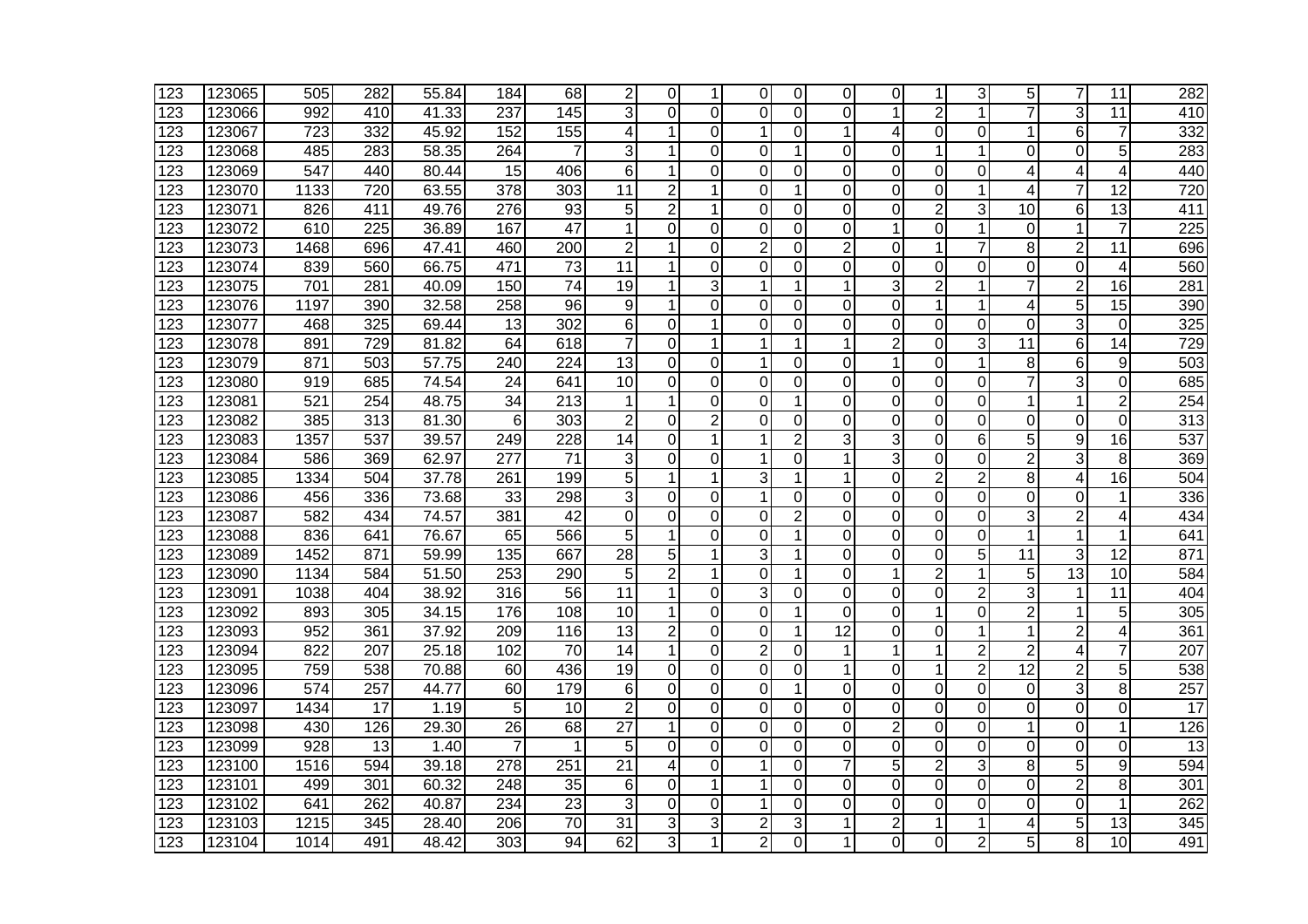| 123              | 123105 | 879  | 436              | 49.60 | 321              | 59              | 21              | 3              | 0              | 1              |                | $\Omega$       | 0              | 3              | 1              | 1                       | $\overline{7}$  | 18              | 436              |
|------------------|--------|------|------------------|-------|------------------|-----------------|-----------------|----------------|----------------|----------------|----------------|----------------|----------------|----------------|----------------|-------------------------|-----------------|-----------------|------------------|
| 123              | 123106 | 455  | 250              | 54.95 | 107              | 124             | 4               | 1              |                | 1              | 0              | $\Omega$       | 1              | $\Omega$       | 1              | 4                       | 4               | $\overline{2}$  | 250              |
| 123              | 123107 | 647  | 356              | 55.02 | 68               | 235             | 30              | $\overline{2}$ |                | 1              |                | $\overline{2}$ | $\Omega$       | 1              | 1              | 7                       | $\overline{2}$  | 5               | 356              |
| 123              | 123108 | 819  | 402              | 49.08 | 364              | $\overline{24}$ | $\overline{2}$  | 1              | $\Omega$       | 1              | 0              | 0              | $\Omega$       | 0              | 1              | 1                       | 2               | 6               | 402              |
| 123              | 123109 | 1051 | 602              | 57.28 | 126              | 443             | 8               | 1              | $\Omega$       | 1              | 0              | 2              | 0              | 1              | $\overline{2}$ | 7                       | 8               | 3               | 602              |
| 123              | 123110 | 1125 | 418              | 37.16 | 247              | 115             | 17              | 1              | 1              | 5              | 0              | 4              | $\overline{2}$ | 1              | 5              | 5                       | 4               | 11              | $\overline{418}$ |
| 123              | 123111 | 425  | 345              | 81.18 | 318              | $\overline{12}$ | $\overline{2}$  | $\Omega$       | 0              | $\Omega$       | 0              | 4              | 1              | 1              | 1              | 1                       | 0               | 5               | 345              |
| 123              | 123112 | 1284 | 699              | 54.44 | 566              | 63              | $\overline{16}$ | 4              | 3              | 4              | $\overline{2}$ |                | 1              | 0              | 6              | $\overline{2}$          | $\overline{7}$  | $\overline{24}$ | 699              |
| 123              | 123113 | 525  | $\overline{318}$ | 60.57 | 240              | 52              | 6               | $\overline{2}$ | 1              | $\overline{2}$ | 3              |                | $\overline{2}$ | $\overline{0}$ | $\overline{0}$ | $\overline{2}$          | $\overline{2}$  | 5               | $\overline{318}$ |
| 123              | 123114 | 1370 | 671              | 48.98 | 332              | 257             | $\overline{32}$ | $\overline{2}$ | 1              | 3              |                | 0              | $\overline{3}$ | $\overline{2}$ | $\mathbf{1}$   | 10                      | 8               | 19              | 671              |
| 123              | 123115 | 1102 | 550              | 49.91 | 378              | 127             | $\overline{7}$  | 3              | $\Omega$       | 3              | 1              | 1              | $\Omega$       | $\overline{2}$ | 1              | 5                       | 4               | 18              | 550              |
| 123              | 123116 | 1042 | 553              | 53.07 | 268              | 224             | 14              | 3              | $\Omega$       | $\overline{2}$ | 0              | 0              | $\overline{2}$ | 1              | 1              | 14                      | 8               | 16              | 553              |
| 123              | 123117 | 1507 | 650              | 43.13 | 220              | 367             | 21              | 3              | 0              | $\overline{4}$ | 1              | 2              | 0              | 1              | 3              | 7                       | 3               | 18              | 650              |
| 123              | 123118 | 889  | 540              | 60.74 | 154              | 357             | 10              | 0              | 1              | 0              | 0              | 0              | 1              | 0              | 0              | 8                       | 6               | 3               | 540              |
| 123              | 123119 | 1043 | 360              | 34.52 | 152              | 157             | $\overline{2}$  | 0              | $\Omega$       | 0              | 0              | 39             | 0              | $\overline{2}$ | $\overline{2}$ | 1                       | 0               | 5               | 360              |
| 123              | 123120 | 653  | 303              | 46.40 | 221              | 64              | 5               | $\mathbf 0$    | $\Omega$       | 0              | 0              | 6              | $\overline{0}$ | 1              | $\overline{0}$ | $\overline{0}$          | $\mathbf 0$     | $6\phantom{1}6$ | 303              |
| 123              | 123121 | 973  | 460              | 47.28 | 253              | 165             | 13              | 1              | 1              | $\Omega$       | 1              | 1              | $\overline{0}$ | 0              | $\mathbf{1}$   | $\overline{10}$         | 4               | 10              | 460              |
| 123              | 123122 | 812  | 638              | 78.57 | 68               | 542             | 16              | $\mathbf 0$    | $\Omega$       | 1              | $\Omega$       | 0              | $\Omega$       | $\mathbf 0$    | 0              | 6                       | 3               | $\overline{2}$  | 638              |
| 123              | 123123 | 1164 | $\overline{728}$ | 62.54 | $\overline{97}$  | 596             | 9               | 3              | $\Omega$       | $\overline{2}$ | 1              | 0              | $\overline{0}$ | 1              | 3              | $\overline{7}$          | 3               | 6               | 728              |
| 123              | 123124 | 721  | 458              | 63.52 | 10               | 434             | 6               | 0              | $\Omega$       | $\mathbf 1$    | 1              | 0              | 1              | 0              | 0              | $\overline{2}$          | 1               | $\overline{2}$  | 458              |
| 123              | 123125 | 654  | 505              | 77.22 | 28               | 475             | 0               | 0              | 0              | 0              | 0              | 0              | 0              | 0              | 0              | $\overline{2}$          | 0               | 0               | 505              |
| 123              | 123126 | 1085 | 707              | 65.16 | 133              | 525             | 11              | 1              | 0              | 0              |                | 0              | $\overline{2}$ | 1              | $\overline{2}$ | 8                       | 10              | 13              | 707              |
| 123              | 123127 | 947  | 560              | 59.13 | 31               | 511             | $\overline{2}$  | 0              | 0              | $\mathbf{1}$   | 0              | 0              | $\mathbf 0$    | 0              | $\overline{3}$ | 6                       | 3               | 3               | 560              |
| 123              | 123128 | 817  | 393              | 48.10 | 34               | 316             | 5               | 3              | $\Omega$       | 0              | 0              | 1              | $\overline{0}$ | $\overline{O}$ | $\overline{0}$ | 14                      | $\overline{7}$  | $\overline{13}$ | 393              |
| 123              | 123129 | 937  | 362              | 38.63 | 306              | 27              | 3               | 3              | $\mathbf 0$    | $\overline{0}$ | $\overline{2}$ | $\overline{2}$ | 1              | 1              | $\overline{0}$ | $\mathbf{1}$            | 4               | $\overline{12}$ | 362              |
| 123              | 123130 | 1116 | 335              | 30.02 | 119              | 160             | 10              | 0              | $\overline{2}$ | 5              | $\overline{2}$ | 0              | 1              | 1              | 4              | 12                      | 10              | 9               | 335              |
| 123              | 123131 | 1250 | 435              | 34.80 | 359              | 30              | 6               | 0              | 1              | 3              | 1              | $\overline{2}$ | $\mathbf{1}$   | $\overline{2}$ | $\mathbf{1}$   | 6                       | $\overline{2}$  | $\overline{21}$ | 435              |
| 123              | 123132 | 1189 | 457              | 38.44 | 379              | 51              | 5               | 1              | 1              | $\mathbf 1$    | 1              | 1              | 0              | 0              | 1              | 0                       | 3               | 13              | 457              |
| 123              | 123133 | 1025 | 364              | 35.51 | 310              | 24              | 6               | 1              | 0              | 4              | 0              | 0              | $\overline{c}$ | 0              | 3              | 1                       | $\overline{2}$  | 11              | 364              |
| 123              | 123134 | 870  | 270              | 31.03 | 190              | 46              | 3               | 0              | 2              | $\overline{2}$ | 1              | 0              | $\overline{2}$ | $\overline{c}$ | 1              | 4                       | 0               | 17              | 270              |
| 123              | 123135 | 791  | 288              | 36.41 | 151              | 104             | $\overline{c}$  | $\overline{2}$ | $\overline{2}$ | $\overline{2}$ | $\overline{2}$ | $\overline{2}$ | $\mathbf 0$    | 5              | 1              | 4                       | 4               | $\overline{7}$  | 288              |
| 123              | 123136 | 466  | 213              | 45.71 | 103              | 77              | 6               | 1              | 5              | 0              | $\overline{2}$ | 3              | $\overline{0}$ | 0              | 1              | 1                       | 3               | 11              | $\overline{213}$ |
| 123              | 123137 | 820  | 254              | 30.98 | 196              | 33              | 16              | 1              | 1              | $\mathbf 1$    | 0              | 0              | $\Omega$       | 1              | 0              | $\overline{2}$          | 1               | $\overline{2}$  | 254              |
| 123              | 123138 | 764  | 290              | 37.96 | 185              | 66              | 15              | 1              | $\Omega$       | 3              | $\overline{2}$ | 0              | $\overline{0}$ | 0              | 4              | 5                       | 1               | 8               | 290              |
| 123              | 123139 | 1308 | 554              | 42.35 | 86               | 362             | $\overline{59}$ | $\overline{2}$ | $\overline{2}$ | $\overline{4}$ | 1              | 0              | 0              | 3              | 3              | $\overline{8}$          | $\overline{12}$ | $\overline{12}$ | 554              |
| 123              | 123140 | 1298 | 576              | 44.38 | 213              | 281             | $\overline{13}$ | 5              | 1              | 3              | 0              | 2              | $\overline{2}$ | 3              | 5              | $\overline{18}$         | 11              | $\overline{19}$ | 576              |
| 123              | 123141 | 1001 | 420              | 41.96 | $\overline{128}$ | 250             | $\overline{11}$ | 4              | $\Omega$       | 3              |                | 0              | $\overline{c}$ | $\overline{c}$ | $\overline{2}$ | 6                       | 8               | 3               | 420              |
| $\overline{123}$ | 123142 | 957  | 555              | 57.99 | 146              | 360             | $\overline{15}$ | $\overline{2}$ |                | 1              | 1              | $\overline{2}$ | $\overline{0}$ | 1              | 4              | $\overline{9}$          | 1               | $\overline{12}$ | 555              |
| 123              | 123143 | 1251 | 594              | 47.48 | 489              | 56              | 5               | 1              | 5              | $\overline{2}$ | $\overline{c}$ | 0              | 0              | 3              | 1              | $\overline{\mathbf{c}}$ | 4               | $\overline{24}$ | 594              |
| 123              | 123144 | 387  | 218              | 56.33 | 108              | 14              | 71              | $\overline{2}$ | $\Omega$       | 3              | 1              | 1              | 1              | 0              | $\overline{2}$ | 3                       | 3               | 9               | 218              |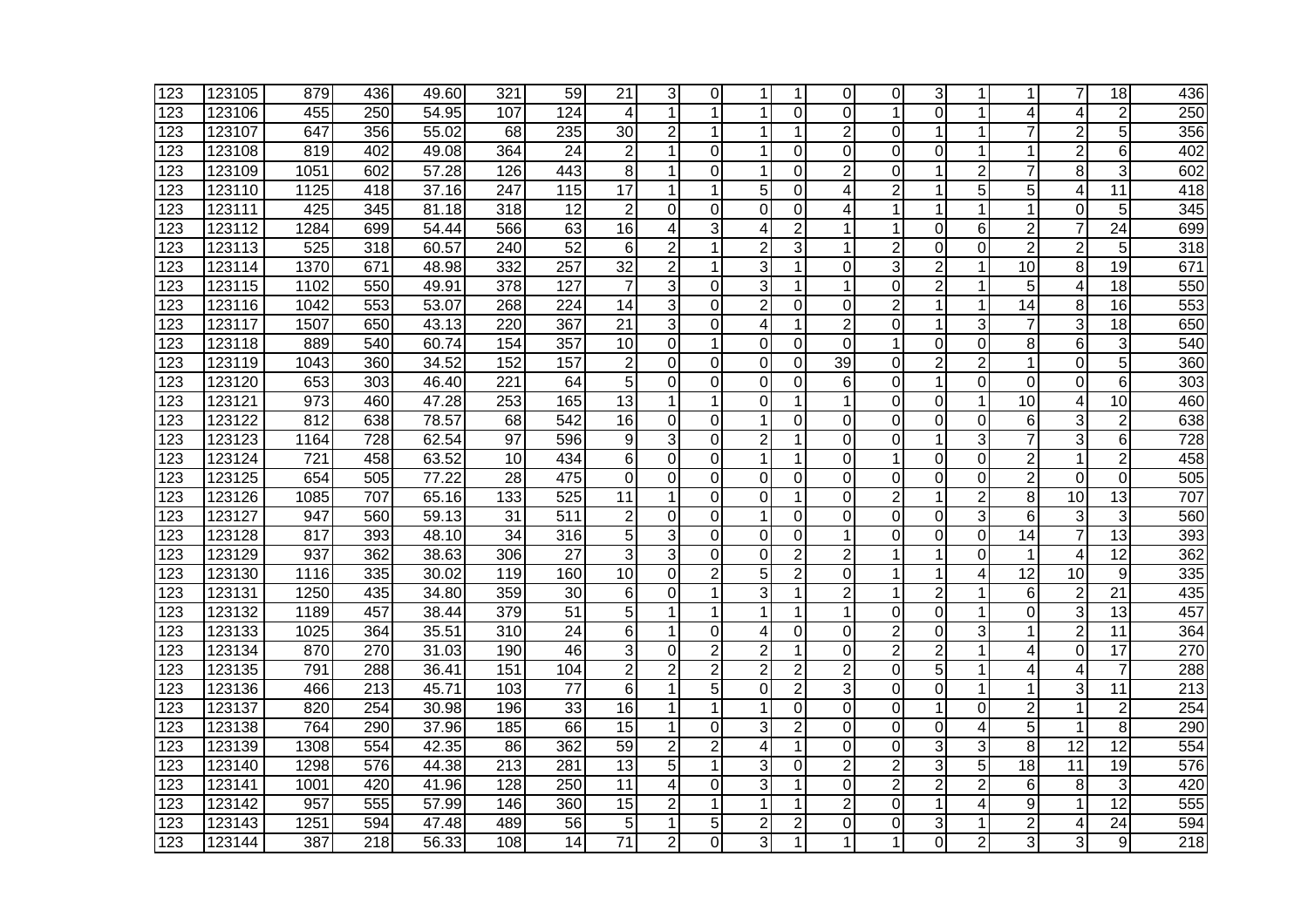| 123 | 123145 | 528  | 266              | 50.38 | 228              | 21               | 3               | $\overline{2}$ | $\Omega$       | 1              |                | 0              | 0              | 0              | $\overline{2}$ | $\overline{2}$ | $\overline{2}$ | 4               | 266              |
|-----|--------|------|------------------|-------|------------------|------------------|-----------------|----------------|----------------|----------------|----------------|----------------|----------------|----------------|----------------|----------------|----------------|-----------------|------------------|
| 123 | 123146 | 1193 | 611              | 51.22 | 489              | 55               | 15              | $\overline{2}$ | 4              | $\overline{2}$ | $\overline{2}$ | 3              | $\overline{0}$ | 1              | 3              | 4              | $\overline{7}$ | $\overline{24}$ | 611              |
| 123 | 123147 | 908  | 463              | 50.99 | 436              | 16               | 1               | 1              | $\overline{2}$ | 0              | 1              | 0              | $\mathbf{1}$   | $\overline{0}$ | 0              | 0              | 0              | 5               | 463              |
| 123 | 123148 | 802  | 264              | 32.92 | 197              | 59               | 6               | 0              | 0              | $\Omega$       | 0              | $\Omega$       | $\Omega$       | $\Omega$       | 0              | 0              | 0              | $\overline{2}$  | 264              |
| 123 | 123149 | 1069 | 204              | 19.08 | $\overline{142}$ | $\overline{42}$  | 7               | 0              |                | 0              | 0              | 0              | $\Omega$       | 3              | 1              | $\overline{2}$ | 4              | $\overline{2}$  | 204              |
| 123 | 123150 | 1364 | 421              | 30.87 | 316              | 59               | $\overline{17}$ | 1              |                | 6              | 0              |                | $\overline{2}$ | 1              | 0              | 3              | $\overline{2}$ | $\overline{12}$ | 421              |
| 123 | 123151 | 832  | 328              | 39.42 | $\overline{178}$ | $\overline{98}$  | 14              | 1              | $\Omega$       | 1              |                | 2              | 1              | 3              | 0              | 6              | 9              | 14              | 328              |
| 123 | 123152 | 1062 | 327              | 30.79 | $\overline{250}$ | 44               | 9               | 1              | $\Omega$       | $\overline{c}$ | 1              | 1              | 4              | 1              | $\overline{2}$ | 4              | $\overline{c}$ | 6               | 327              |
| 123 | 123153 | 347  | 219              | 63.11 | 158              | 34               | 4               | 1              | $\overline{2}$ | 3              | 3              |                | $\mathbf 0$    | 1              | 1              | 1              | 3              | $\overline{7}$  | 219              |
| 123 | 123154 | 1118 | 685              | 61.27 | 653              | 10               | 2               | 0              | $\overline{2}$ | 1              | 0              | $\overline{2}$ | $\overline{2}$ | 0              | 1              | 1              | 3              | 8               | 685              |
| 123 | 123155 | 930  | 314              | 33.76 | 200              | 76               | 9               | 0              | 0              | $\overline{2}$ | $\overline{2}$ | 0              | $\overline{2}$ | 1              | 4              | 5              | $\overline{2}$ | 11              | 314              |
| 123 | 123156 | 1205 | 766              | 63.57 | 575              | 152              | 11              | 1              | $\overline{2}$ | 0              | 1              | 1              | $\overline{2}$ | 1              | 3              | 8              | $\overline{2}$ | $\overline{7}$  | 766              |
| 123 | 123157 | 724  | 440              | 60.77 | 366              | 44               | 11              | 1              | $\Omega$       | $\overline{2}$ | 0              | 0              | 0              | 1              | $\mathbf{1}$   | 6              | $\Omega$       | 8               | 440              |
| 123 | 123158 | 1052 | 400              | 38.02 | 74               | 263              | 16              | 3              | 1              | 3              |                | 3              | 1              | 1              | 3              | 12             | $\overline{7}$ | 12              | 400              |
| 123 | 123159 | 1113 | 470              | 42.23 | 171              | 237              | 20              | 5              | 0              | 4              |                | 3              | 1              | 1              | 1              | 9              | 8              | 9               | 470              |
| 123 | 123160 | 942  | 321              | 34.08 | $\overline{77}$  | $\overline{217}$ | 5               | 1              | $\Omega$       | $\Omega$       | 2              | 0              | $\overline{0}$ | $\overline{0}$ | 1              | $\overline{4}$ | $\overline{7}$ | $\overline{7}$  | 321              |
| 123 | 123161 | 1545 | 714              | 46.21 | 31               | 642              | 12              | $\overline{c}$ | $\mathbf 0$    | 3              | 0              | 1              | $\overline{0}$ | 1              | 0              | 9              | 8              | 5               | $\overline{714}$ |
| 123 | 123162 | 1382 | 332              | 24.02 | 123              | 177              | 19              | 1              | 0              | 1              | 1              | 0              | 1              | $\mathbf 0$    | $\Omega$       | $\overline{2}$ | 3              | 4               | 332              |
| 123 | 123163 | 1428 | 364              | 25.49 | 232              | 88               | 3               | $\overline{2}$ | 1              | 3              | 0              | 3              | $\overline{2}$ | 1              | $\overline{2}$ | 6              | 5              | 16              | 364              |
| 123 | 123164 | 1162 | 223              | 19.19 | 126              | 64               | 18              | 1              | $\Omega$       | $\mathbf 1$    | $\Omega$       | 0              | $\mathbf 0$    | 1              | $\overline{0}$ | $\overline{2}$ | $\overline{c}$ | 8               | 223              |
| 123 | 123165 | 769  | 364              | 47.33 | 207              | 133              | 3               | 1              | $\Omega$       | $\overline{2}$ | 0              | 0              | 1              | 0              | 1              | 3              | 4              | 9               | 364              |
| 123 | 123166 | 617  | 176              | 28.53 | 85               | 46               | 29              | $\Omega$       | $\Omega$       | $\Omega$       | 0              | 0              | $\Omega$       | $\mathbf 0$    | $\overline{2}$ | 4              | 3              | $\overline{7}$  | 176              |
| 123 | 123167 | 824  | 362              | 43.93 | 305              | 29               | $\overline{12}$ | $\Omega$       | $\Omega$       | $\mathbf 1$    | 2              | 1              | $\overline{0}$ | 1              | $\overline{0}$ | 1              | 1              | 9               | 362              |
| 123 | 123168 | 911  | 288              | 31.61 | 162              | 103              | 11              | $\mathbf 0$    | $\Omega$       | 0              | $\overline{2}$ | $\Omega$       | $\mathbf 0$    | $\mathbf 0$    | $\Omega$       | $\overline{2}$ | 1              | $\overline{7}$  | 288              |
| 123 | 123169 | 1504 | 550              | 36.57 | 428              | 101              | 4               | $\overline{2}$ | 1              | 1              | $\overline{2}$ | 0              | $\mathbf 0$    | $\mathbf 0$    | 0              | $\mathbf 0$    | $\overline{2}$ | 9               | 550              |
| 123 | 123170 | 862  | 285              | 33.06 | 188              | 61               | 4               | 1              | $\overline{2}$ | $\overline{2}$ | $\overline{2}$ | 0              | 0              | $\mathbf 0$    | 3              | 3              | 4              | 15              | 285              |
| 123 | 123171 | 1054 | 221              | 20.97 | 73               | 102              | 6               | 1              | 0              | 1              | 0              | 3              | 1              | 1              | $\overline{2}$ | 8              | 8              | 15              | $\overline{221}$ |
| 123 | 123172 | 1522 | 523              | 34.36 | 180              | 230              | 63              | 3              | 1              | 4              | 3              | 1              | $\overline{c}$ | 5              | 3              | 13             | 5              | 10              | 523              |
| 123 | 123173 | 1005 | 312              | 31.04 | 73               | 150              | 41              | 3              | $\mathbf 0$    | 3              |                | 0              | 0              | $\overline{2}$ | 3              | 10             | 14             | $\overline{12}$ | $\overline{312}$ |
| 123 | 123174 | 634  | 172              | 27.13 | $\overline{23}$  | 119              | 12              | 0              | $\Omega$       | $\overline{2}$ | 0              | 1              | 0              | 1              | $\mathbf 0$    | 5              | 3              | 6               | 172              |
| 123 | 123175 | 1386 | $\overline{371}$ | 26.77 | 276              | 80               | 4               | 1              |                | $\mathbf 1$    | 0              |                | $\mathbf 0$    | 1              | 0              | 3              | $\mathbf 0$    | $\overline{3}$  | $\overline{371}$ |
| 123 | 123176 | 1466 | 510              | 34.79 | 346              | 102              | 37              | 3              | $\mathbf 0$    | 4              | 1              |                | $\Omega$       | 1              | 3              | $\overline{3}$ | 3              | 6               | 510              |
| 123 | 123177 | 1140 | 291              | 25.53 | 178              | 85               | 10              | 1              | 0              | $\Omega$       | 0              | 3              | 1              | 1              | 0              | 5              | 4              | 3               | 291              |
| 123 | 123178 | 1194 | 383              | 32.08 | 201              | 127              | 19              | $\overline{2}$ | 1              | 1              | 3              | 0              | $\overline{2}$ | 1              | 0              | 9              | 5              | 12              | 383              |
| 123 | 123179 | 1309 | 543              | 41.48 | 186              | 241              | $\overline{59}$ | $\overline{2}$ | 1              | 1              | 1              | 0              | 1              | 0              | $\overline{5}$ | 13             | 13             | $\overline{20}$ | 543              |
| 123 | 123180 | 1477 | 674              | 45.63 | 404              | $\overline{222}$ | $\overline{21}$ | 3              | 3              | 3              | 1              | 0              | 1              | 0              | 0              | 6              | 4              | 6               | 674              |
| 123 | 123181 | 1424 | 734              | 51.54 | 261              | 386              | $\overline{39}$ | 4              |                | 4              |                |                | 3              | 1              | 3              | 12             | 9              | 9               | 734              |
| 123 | 123182 | 1207 | 326              | 27.01 | $\overline{256}$ | 54               | 8               | $\mathbf 0$    |                | $\Omega$       |                | 0              | 1              | 0              | 1              | 1              | 0              | 3               | 326              |
| 123 | 123183 | 1337 | 464              | 34.70 | 287              | 131              | $\overline{15}$ | 0              | $\overline{c}$ | $\overline{2}$ |                |                | $\overline{c}$ | 1              | 1              | 4              | 5              | $\overline{12}$ | 464              |
| 123 | 123184 | 1227 | 470              | 38.30 | 425              | 38               | 3               | 0              | 1              | 0              | 0              | 0              | 0              | 0              | 0              | 0              | 0              | 3               | 470              |